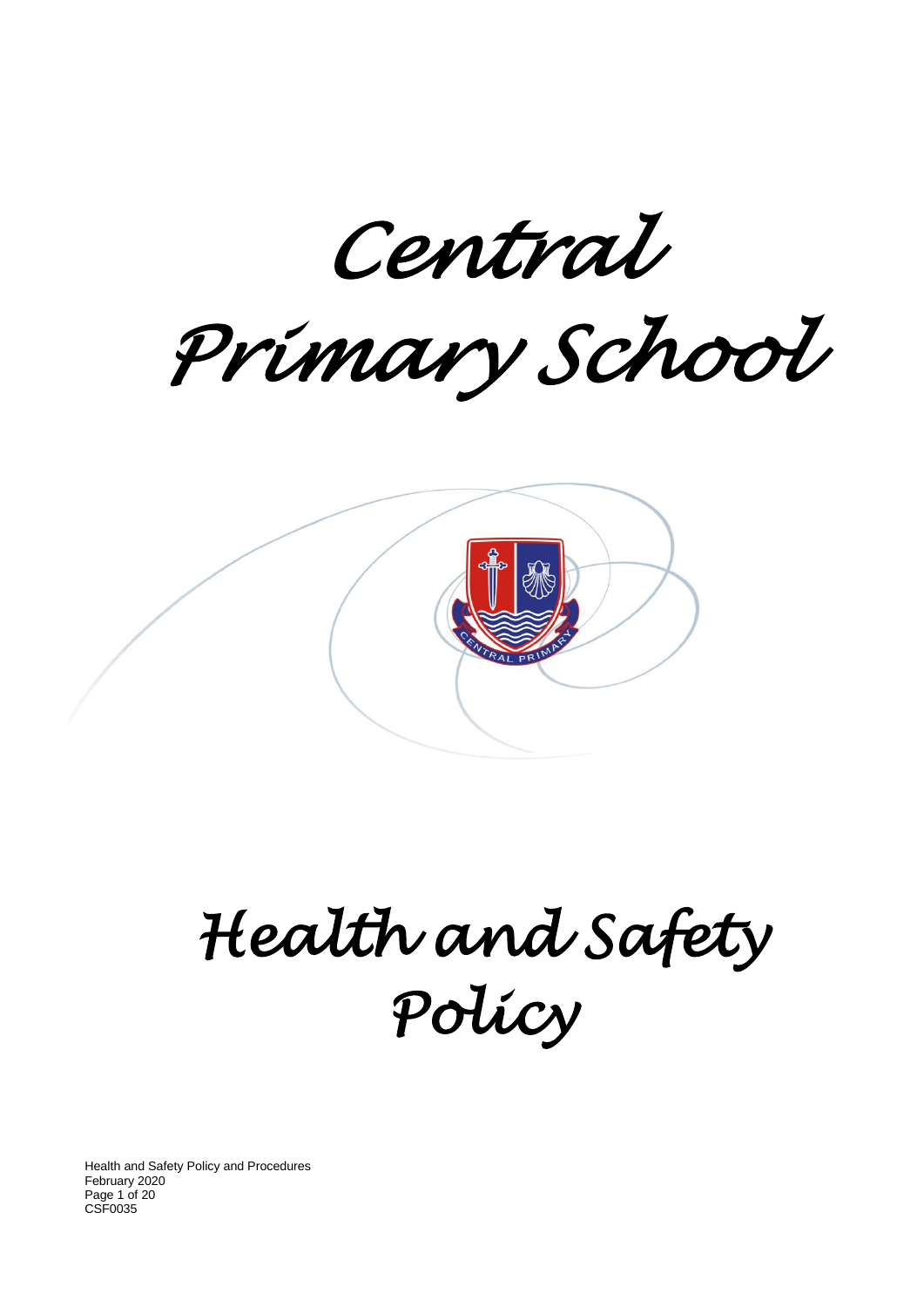# **HEALTH AND SAFETY POLICY**

# **Central Primary School Children are Central**

### **PART 1. STATEMENT OF INTENT**

The Governing Body of Central Primary School will strive to achieve the highest standards of health, safety and welfare consistent with their responsibilities under the Health and Safety at Work etc. Act 1974 and other statutory and common law duties.

This statement sets out how these duties will be conducted and includes a description of the school's organisation and arrangements for dealing with different areas of risk. Details of how these areas of risk will be addressed are given in the arrangements section.

This policy will be brought to the attention of all staff after ratification (via staff email bulletin) and then saved and stored on the staff drive for reference.

This policy statement and the accompanying organisation and arrangements will be reviewed on an annual basis.

This policy statement supplements:

- Hertfordshire County Council's (HCC) Health and Safety Policy.
- Behaviour and Relationships Policy
- Physical Intervention Policy
- Curriculum Policy

Kay Richards JPMynott

Kay Richards, **Chair of Governors** John Mynott, **Headteacher**

05.02.2020 05.02.2020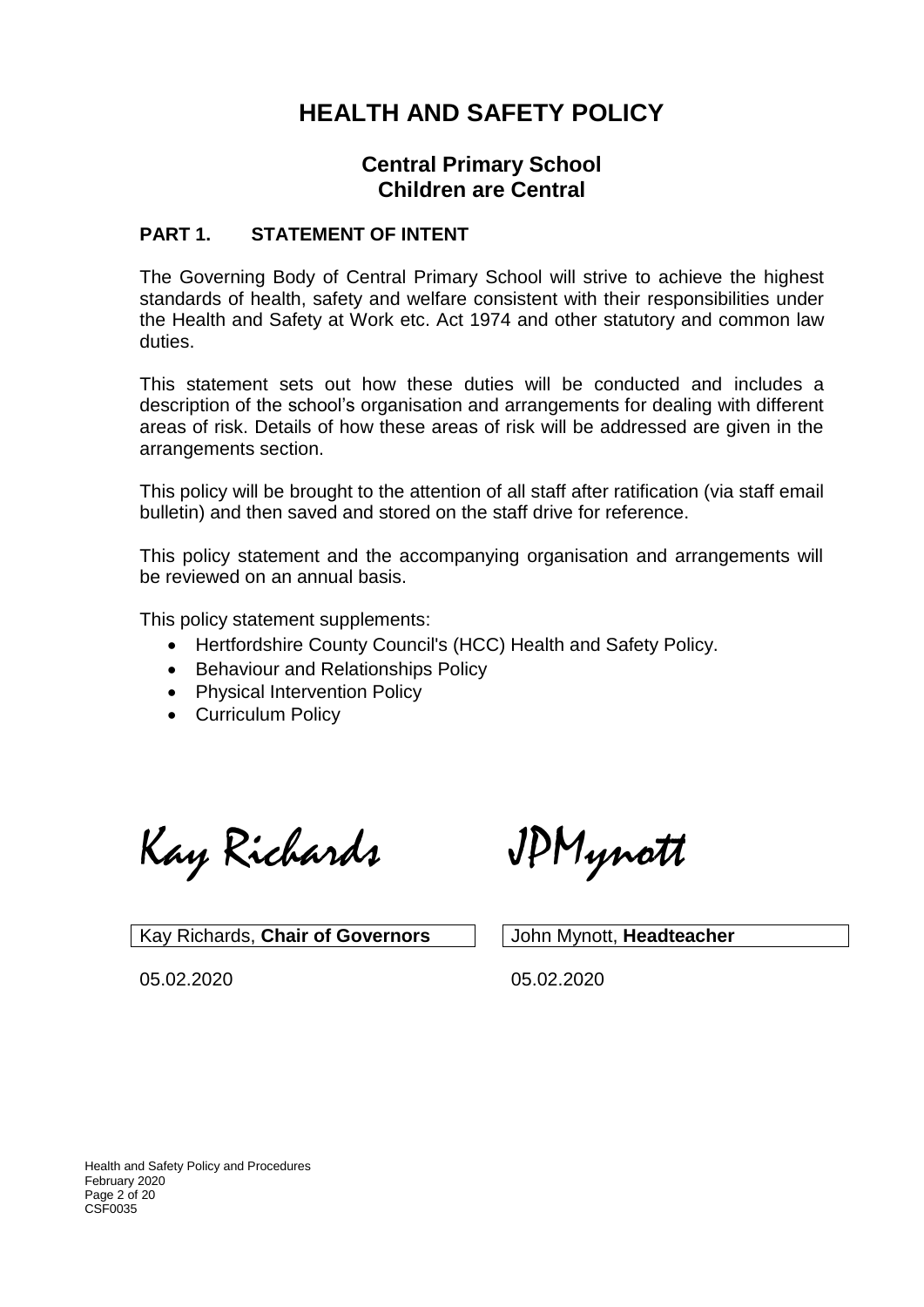# **PART 2. ORGANISATION**

As the employer the Local Authority has overall responsibility for Health and Safety in Community and Voluntary Controlled Schools.

### **At a school level duties and responsibilities have been assigned to staff and governors as detailed below.**

### **Responsibilities of the Governing Body**

The Governing Body are responsible for ensuring health and safety management systems are in place and effective. They fulfil a strategic role in health and safety and are not expected to be involved in day to day management of the school.

As a minimum these management systems should adhere to the LA's health and safety policy, procedures and standards as detailed in the Education Health and [Safety Manual.](http://www.thegrid.org.uk/info/healthandsafety/manual.shtml)

A Health & Safety Governor, Andy Harries, has been appointed to receive relevant information, monitor the implementation of policies and procedures and to feedback health and safety issues and identified actions to the Governing Body.

The Governing body will receive regular reports from the Headteacher / Business Manager in order to enable them to provide and prioritise resources for health and safety issues.

Where required the Governing body will seek specialist advice on health and safety which the establishment may not feel competent to deal with.

HCC's Health and Safety Team, Tel: 01992 556478 [healthandsafety@hertfordshire.gov.uk](mailto:healthandsafety@hertfordshire.gov.uk) provide competent health and safety advice for Community, Community Special and VC schools.

### **Responsibilities of the Headteacher**

Overall responsibility for the day-to-day management of health and safety in accordance with the LA's health and safety policy and procedures rests with the Headteacher.

The Headteacher has responsibility for:

- Co-operating with the LA and Governing Body to enable health and safety policy and procedures to be implemented and complied with.
- Communicating the policy and other appropriate health and safety information to all relevant people including contractors.
- Ensuring effective arrangements are in place to pro-actively manage health and safety by conducting and reviewing inspections and risk assessments and implementing required actions.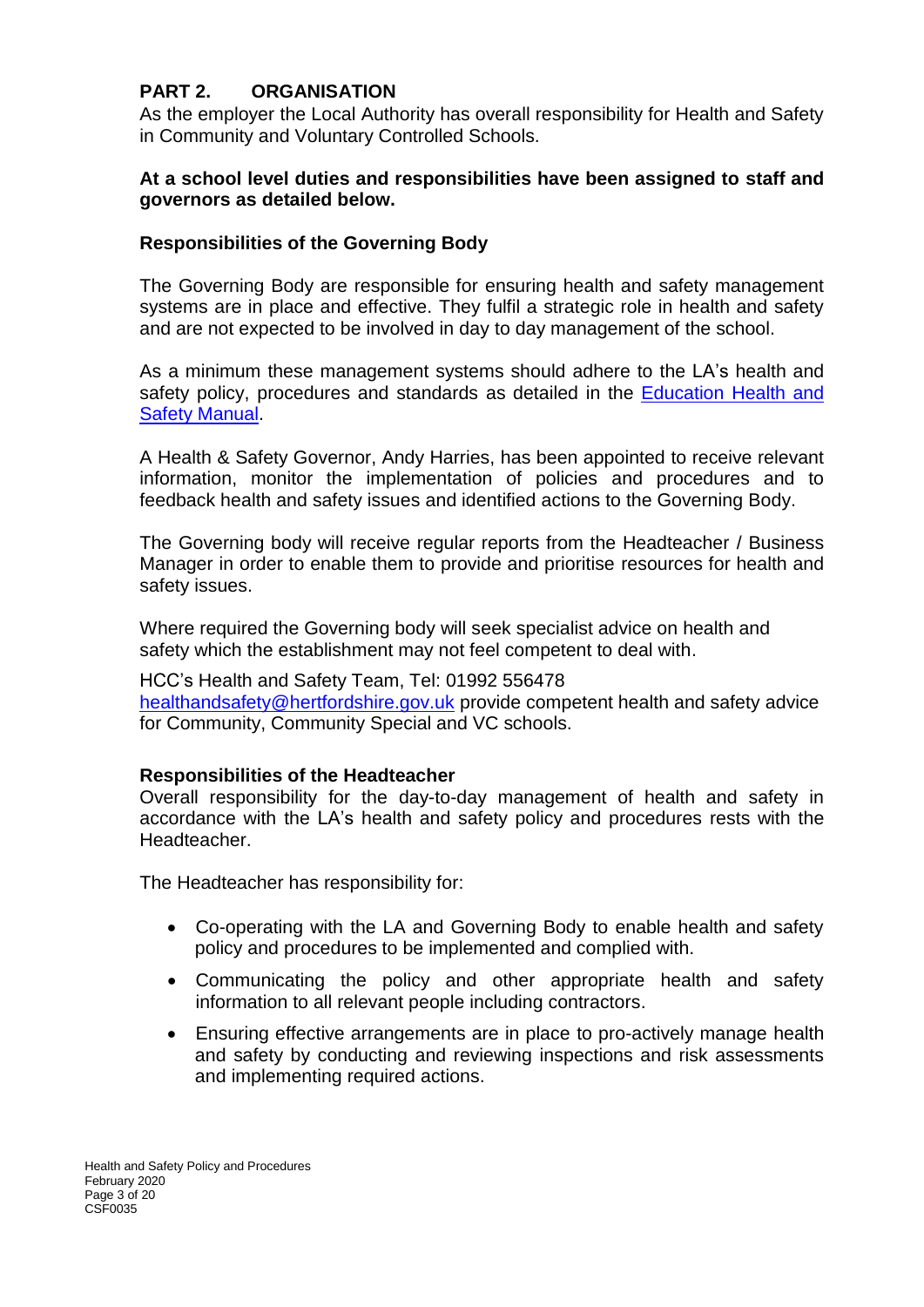- Reporting to the Governing body on health and safety performance and any safety concerns/ issues which may need to be addressed by the allocation of funds.
- Ensuring that the premises, plant and equipment are maintained in a safe and serviceable condition.
- Reporting to the LA any significant risks which cannot be rectified within the establishment's budget.
- Ensuring all staff are competent to carry out their roles and are provided with adequate information, instruction and training.
- Ensuring consultation arrangements are in place for staff and their trade union representatives (where appointed) and recognising the right of trade unions in the workplace to require a health and safety committee to be set up.
- Monitoring purchasing and contracting procedures to ensure health and safety is included in specifications & contract conditions.

# **Whilst overall responsibility for health and safety cannot be delegated the Headteacher may choose to delegate certain tasks to other members of staff.**

# **Responsibilities of other staff holding posts of special responsibility**

- Apply the school's health and safety policy to their own department or area of work.
- Ensure staff under their control are aware of and follow relevant published health and safety guidance (from sources such as CLEAPSS, AfPE etc.)
- Ensure health and safety risk assessments are undertaken for the activities for which they are responsible and that identified control measures are implemented.
- Ensure that appropriate safe working procedures are brought to the attention of all staff under their control.
- Take appropriate action on health, safety and welfare issues referred to them, informing the head of any problems they are unable to resolve within the resources available to them.
- Carry out regular inspections of their areas of responsibility and report / record these inspections.
- Ensure the provision of sufficient information, instruction, training and supervision to enable staff and pupils to avoid hazards and contribute positively to their own health and safety.
- Ensure that all accidents (including near misses) occurring within their area of responsibility are promptly reported and investigated.

# **Responsibilities of employees**

Health and Safety Policy and Procedures February 2020 Page 4 of 20 CSF0035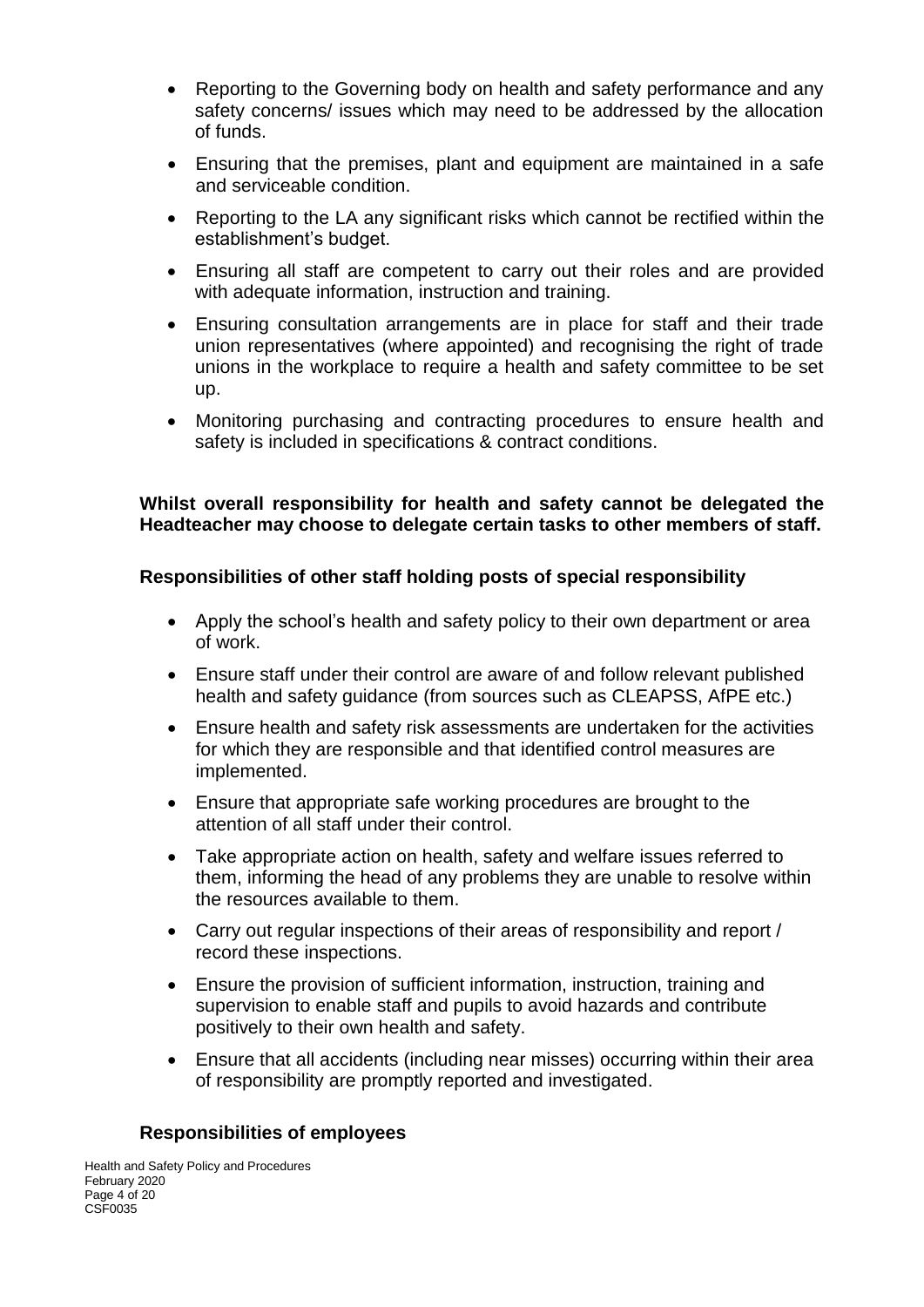Under the Health and Safety at Work Act etc. 1974 all employees have general health and safety responsibilities. All employees are obliged to take care of their own health and safety whilst at work along with that of others who may be affected by their actions.

All employees have responsibility to:

- Take reasonable care for the health and safety of themselves and others in undertaking their work.
- Comply with the school's health and safety policy and procedures at all times.
- Report all accidents and incidents in line with the reporting procedure.
- Co-operate with school management on all matters relating to health and safety.
- Not to intentionally interfere with or misuse any equipment or fittings provided in the interests of health safety and welfare.
- Report all defects in condition of premises or equipment and any health and safety concerns immediately to their line manager.
- Ensure that they only use equipment or machinery that they are competent / have been trained to use.
- Make use of all necessary control measures and personal protective equipment provided for safety or health reasons.

### **PART 3. LOCAL ARRANGEMENTS**

Detailed information on the LA's expectations are provided in the [Education Health](http://www.thegrid.org.uk/info/healthandsafety/manual.shtml)  [and Safety Manual.](http://www.thegrid.org.uk/info/healthandsafety/manual.shtml)

| Appendix 1  |                              | <b>Risk Assessments</b>                          |  |
|-------------|------------------------------|--------------------------------------------------|--|
| Appendix 2  |                              | Offsite visits                                   |  |
| Appendix 3  | -                            | Health and Safety Monitoring and Inspections     |  |
| Appendix 4  | $\blacksquare$               | Fire Evacuation and other Emergency Arrangements |  |
| Appendix 5  | $\blacksquare$               | Fire Prevention, Testing of Equipment            |  |
| Appendix 6  | $\qquad \qquad \blacksquare$ | <b>First Aid and Medication</b>                  |  |
| Appendix 7  | -                            | <b>Accident Reporting Procedures</b>             |  |
| Appendix 8  | -                            | Health and Safety Information and Training       |  |
| Appendix 9  | $\qquad \qquad \blacksquare$ | Personal safety / lone Working                   |  |
| Appendix 10 | $\qquad \qquad \blacksquare$ | <b>Premises Work Equipment</b>                   |  |
| Appendix 11 | $\qquad \qquad \blacksquare$ | <b>Flammable and Hazardous Substances</b>        |  |
| Appendix 12 | $\overline{\phantom{0}}$     | Asbestos                                         |  |
| Appendix 13 |                              | Contractors                                      |  |

Health and Safety Policy and Procedures February 2020 Page 5 of 20 CSF0035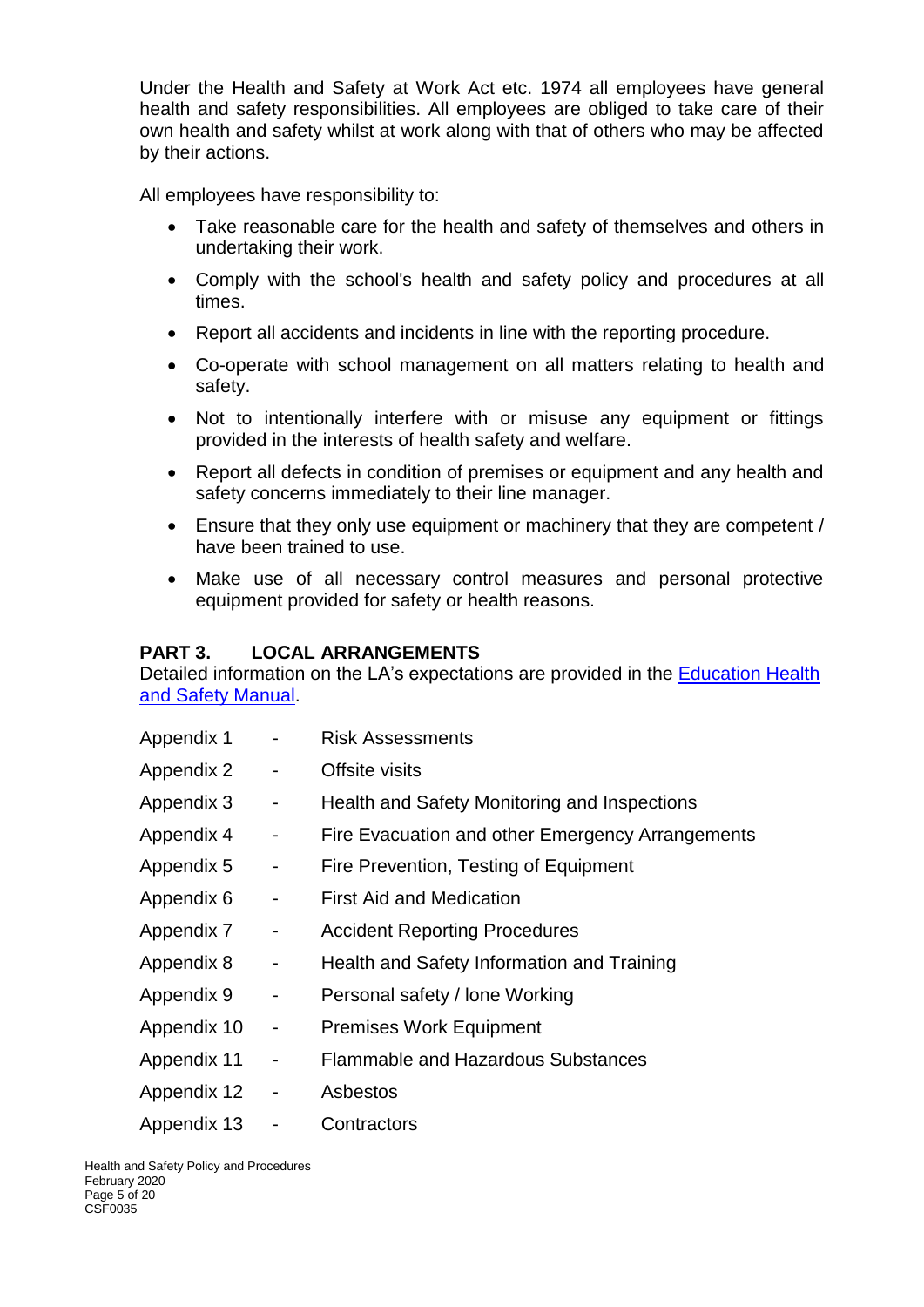| Appendix 14 |   | Work at Height                  |
|-------------|---|---------------------------------|
| Appendix 15 |   | Moving and Handling             |
| Appendix 16 |   | <b>Display Screen Equipment</b> |
| Appendix 17 |   | Vehicles                        |
| Appendix 18 |   | Lettings                        |
| Appendix 19 | - | <b>Minibuses</b>                |
| Appendix 20 |   | <b>Stress</b>                   |
| Appendix 21 |   | Legionella                      |
| Appendix 22 |   | School Swimming and pools       |
| Appendix 23 |   | <b>Work Experience</b>          |
|             |   |                                 |

### **APPENDIX 1**

#### **RISK ASSESSMENTS**

### **General Risk Assessments**

The school conducts and documents risk assessments for all activities presenting a significant risk. These are co-ordinated by the business manager/ deputy headteacher following guidance contained in the [Education Health and Safety Manual](http://www.thegrid.org.uk/info/healthandsafety/manual.shtml#r) and are approved by the Headteacher.

Risk assessments are available for all staff to view and are held centrally on the staff drive these assessments will be reviewed on an annual basis or when the work activity changes, whichever is the soonest. Staff will be made aware of any changes to risk assessments relating to their work.

#### **Individual Risk Assessments**

Specific assessments relating to staff member(s) or pupil(s) are held on that individual's file and will be undertaken by the relevant member of staff (class teacher/ line manager). Such risk assessments will be reviewed on a regular basis.

It is the responsibility of all staff to inform their line manager of any medical conditions (including pregnancy) which may impact upon their work.

#### **Curriculum Activities**

Risk assessments for curriculum activities will be carried out by the class teacher/ subject leader using the relevant codes of practice and model risk assessments detailed below. Whenever a new course is adopted or developed all activities are checked against these and significant findings incorporated into texts in daily use lesson plans.

All LA schools have a subscription to [CLEAPSS](http://www.cleapss.org.uk/) and their publications are used as sources of model risk assessment within Science, Art and DT. See

- CLEAPSS technology site [http://dt.cleapss.org.uk/;](http://dt.cleapss.org.uk/)
- CLEAPSS science site<http://science.cleapss.org.uk/>
- CLEAPSS primary school's site<http://primary.cleapss.org.uk/>

Health and Safety Policy and Procedures February 2020 Page 6 of 20 CSF0035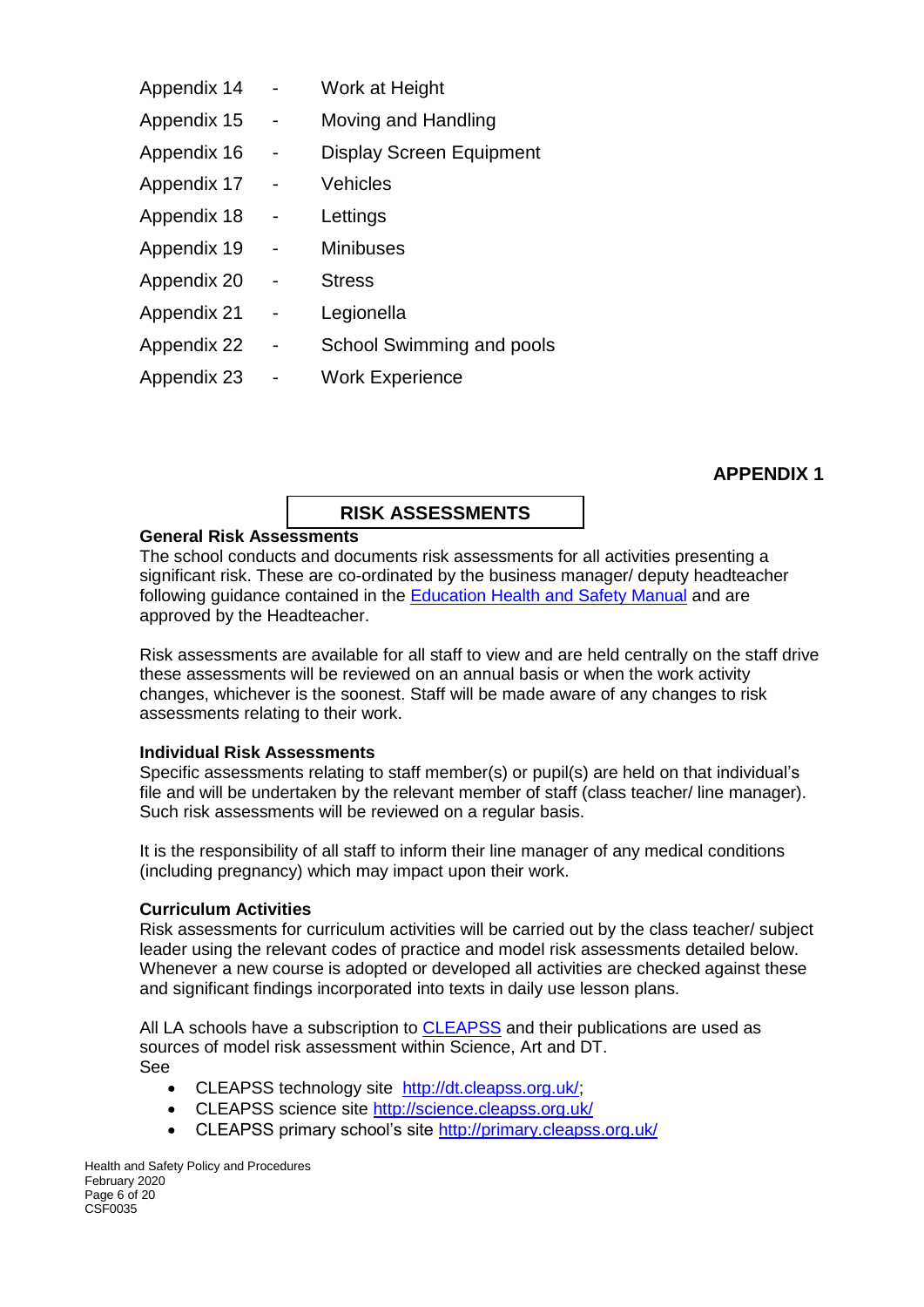In addition the following publications are used within the school as sources of model risk assessments:

#### **Primary schools**

- Be Safe! Health and Safety in primary science and technology, 4th Edition ASE ISBN ISBN 978-0-86357-426-9
- Safe Practice in Physical Education, School Sport and Physical Activity 2016' Association of PE 'AfPE' <http://www.afpe.org.uk/>

# **APPENDIX 2**

# **OFFSITE VISITS**

HCC has adopted the Outdoor Education Advisory Panel's (OEAP) [national guidance](https://oeapng.info/) for learning outside the classroom and offsite visits and all offsite visits will be planned following this guidance available via<https://oeapng.info/>

Responsibilities of key roles are outlined by the OEAP here: [Visit leader](https://oeapng.info/downloads/download-info/3-4k-visit-or-activity-leader) [EVC](https://oeapng.info/downloads/download-info/3-4j-evc-responsibilities) **[Headteacher](https://oeapng.info/downloads/download-info/3-4g-headteacher/)** 

HCC's policy for the management of Learning outside the classroom and offsite visits is available here<https://www.thegrid.org.uk/info/healthandsafety/visits/manual.shtml>

The LA's Offsite Visits Advisor must be notified of all level 3 trips, which include self-led adventurous activities, fieldwork trips to open or "wild" country, and all trips overseas. This will be done via the use of Evolve, the online notification and approvals system.

Evolve is used for the planning and approval of offsite visits. Relevant risk assessments, participant's names etc. will be attached electronically as required.

The member of staff planning the trip (visit leader) will submit all relevant paperwork and risk assessments relating to the trip to the school's Educational Visits Co-ordinator(s) John Mynott (head teacher)/ Mary Dos Santos (Finance Administrator) who will check the documentation and planning of the trip and if acceptable refer the visit for approval to the headteacher.

HCC recommends that the EVC should attend training and refresher training every 3 -5 years.

The offsite visits policy provides further guidance on offsite visits.

### **APPENDIX 3**

### **HEALTH AND SAFETY MONITORING AND INSPECTION**

A formal inspection of the site will be conducted on a 6 monthly basis and be undertaken / co-ordinated by Andy Harries (Governor), Val Ward (Business Manager) and David Ladmore (Caretaker)

Health and Safety Policy and Procedures February 2020 Page 7 of 20 CSF0035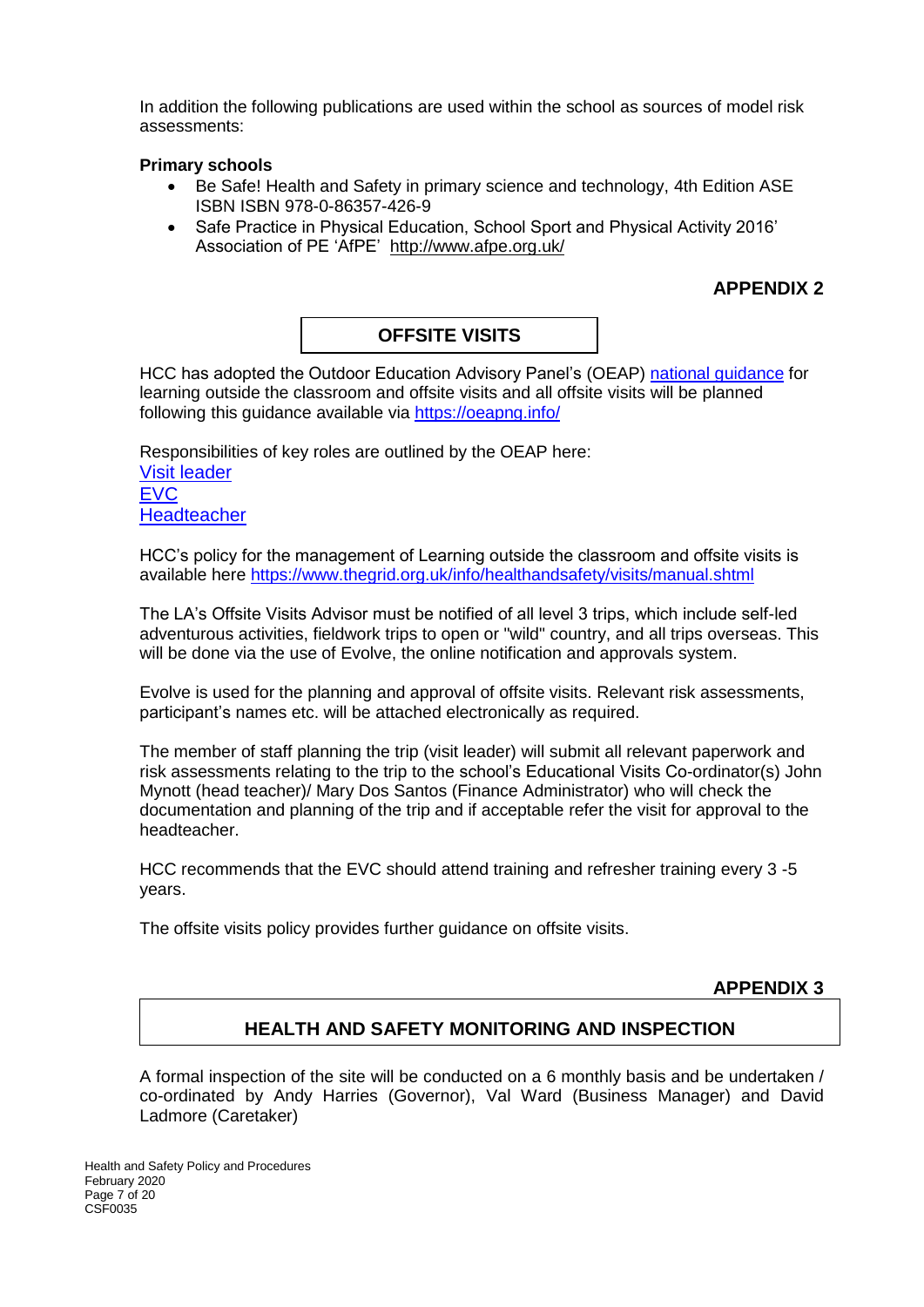Inspections of individual departments will be carried out by Heads of Department or nominated staff.

In both cases the person(s) undertaking inspection will complete a report in writing and submit this to the head teacher. Responsibility for following up items detailed in the safety inspection report will rest with the headteacher.

A named governor Andy Harries will be involved in monitoring the school's health and safety management systems on at least an annual basis and report back to both the relevant sub-committee and full governing body meetings.

Advice and pro forma inspection checklists to assist the monitoring process can be found in the [Education Health and Safety Manual.](http://www.thegrid.org.uk/info/healthandsafety/manual.shtml#A)

Inspections will be conducted jointly with the establishment's health and safety representative(s) if possible.

#### **APPENDIX 4**

# **FIRE EVACUATION AND OTHER EMERGENCY ARRANGEMENTS**

The headteacher is responsible for ensuring the school's fire risk assessment is undertaken and implemented following guidance contained in ['Fire safety risk assessment;](https://www.gov.uk/government/publications/fire-safety-risk-assessment-educational-premises)  [Educational premises'](https://www.gov.uk/government/publications/fire-safety-risk-assessment-educational-premises) and the [Education Health and Safety Manual.](http://www.thegrid.org.uk/info/healthandsafety/fire_safety.shtml) 

The fire risk assessment is located on the staff drive and in the fire log and will be reviewed on an annual basis.

#### **Emergency Procedures**

Fire and emergency evacuation procedures are detailed in the staff handbook and around the school and a summary posted in each classroom. These procedures will be reviewed at least annually and are made available to all staff as part of the school's induction process. This training is supported by regular termly drills.

Evacuation procedures are also made available to all other users of the building (contractors / visitors/ hirers etc.).

Emergency exits, fire alarm call points, assembly points etc. are clearly identified by safety signs and notices.

Emergency contact and key holder details are maintained as part of the school's emergency response plan by the Business Manager and updated to the LA via Solero.

#### **Fire Drills**

Fire drills will be undertaken termly and results recorded in the fire log book.

#### **Fire Fighting**

- Staff must ensure the alarm is raised BEFORE attempting to tackle a fire.
- The safe evacuation of persons is an absolute priority. Staff may only attempt to deal with small fires, **if it is safe to do so without putting themselves at risk**, using portable fire fighting equipment.
- Staff are made aware of the type and location of portable fire fighting equipment and receive basic instruction in its correct use at induction.

Health and Safety Policy and Procedures February 2020 Page 8 of 20 CSF0035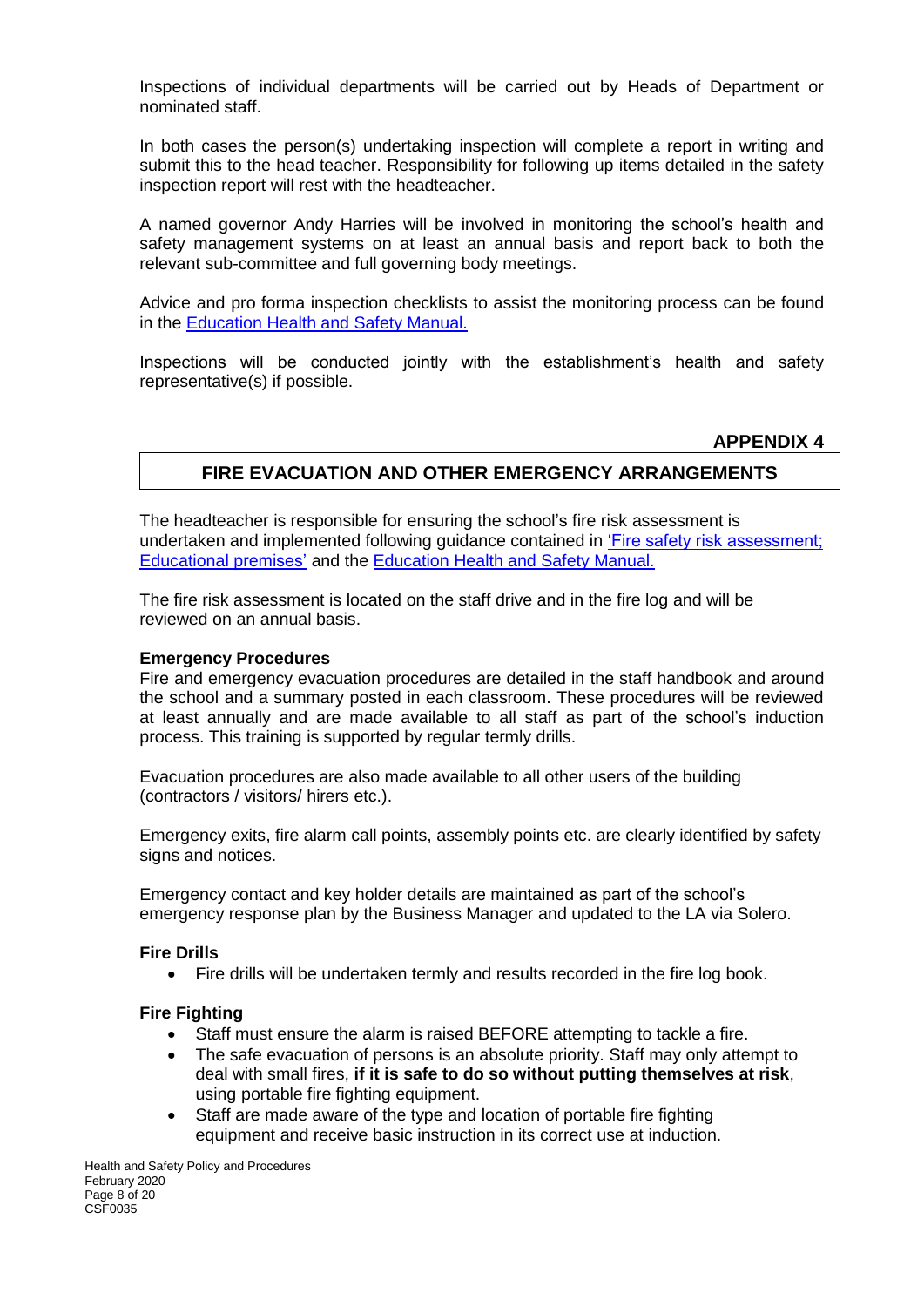**Details of service isolation points** (i.e. gas, water, electricity) as follows:

**Main School Water -In KS1 playground Main School Electricity Main School Gas 10 PM** - In Basement **EYU – Gas - in Conkers Class (High on Wall) EYU - Electricity - In Acorn Class (Basement) EYU – Water - In Acorn Class low down beside door to hallway Beech Class- Gas & Electric - In store cupboard on wall Beech Class - Water - In toilet low down on outside wall**<br>**NPC - Gas - NCP Basement (entrance in car part) NPC - Gas - NCP Basement (entrance in car park area) NPC - Electric - Behind wall panel in front reception area NPC - Water - Just outside iron gate in pavement**

**Details of chemicals and flammable substances on site**. An inventory of these will be kept by Caretaker as appropriate, for consultation.

#### **APPENDIX 5**

### **INSPECTION /MAINTENANCE OF EMERGENCY EQUIPMENT**

The headteacher is responsible for ensuring that the school's fire log is kept up to date and that the following inspection / maintenance is undertaken and recorded in the fire log book located in the school's office.

#### **FIRE ALARM SYSTEM**

Fire alarm call points will be tested weekly in rotation. This test will occur on Friday evenings at approximately 17:30.

Any defects on the system will be reported immediately to the alarm contractor which is ADT Fire Alarm System 0844 8001999 Contract No:1000659057

A fire alarm maintenance contract is in place with ADT and the system tested on an annual basis by them.

#### **FIRE FIGHTING EQUIPMENT**

Weekly in-house checks are undertaken to ensure that all fire-fighting equipment remains available for use and operational.

Our contractor, Complete Fire Protection undertake an annual maintenance service of all fire fighting equipment.

Defective equipment or extinguishers that need recharging should be taken out of service and reported direct to Complete Fire Protection (01923 251446)

### **EMERGENCY LIGHTING SYSTEMS**

Emergency lighting will be checked for operation monthly in house and these tests recorded.

Annually a full discharge test for the duration of the batteries and certification of the system will be undertaken by Samways Electrical Services

#### **MEANS OF ESCAPE**

Daily checks are undertaken for any obstructions on exit routes and ensures all final exit doors are operational and available for use.

### **APPENDIX 6**

Health and Safety Policy and Procedures February 2020 Page 9 of 20 CSF0035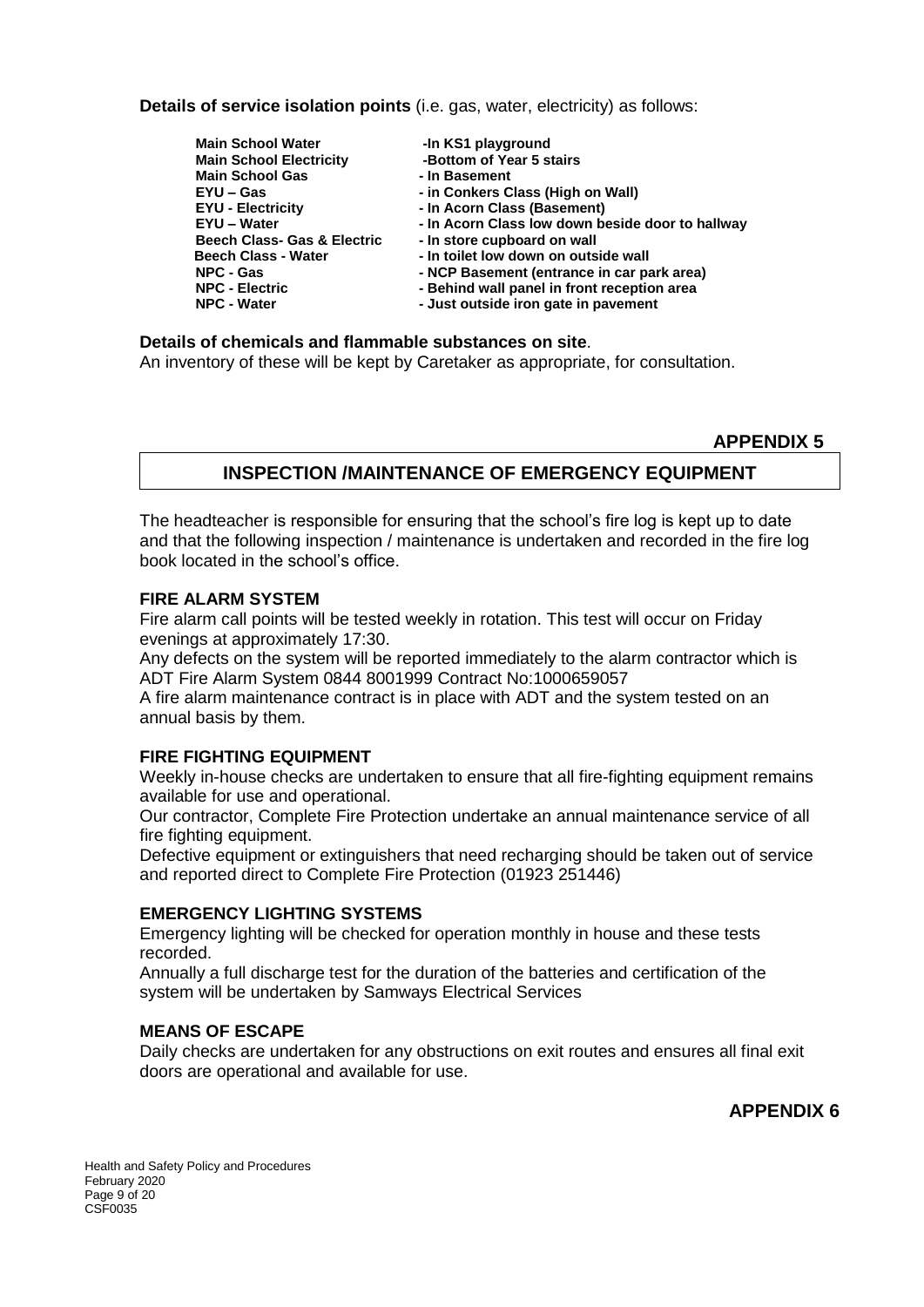# **FIRST AID AND MEDICATION**

The school has assessed the need for first aid provision and identified the following staff to provide first aid (both on site and where required for trips/visits and extra-curricular activities).

#### **TRAINED TO FIRST AID AT WORK LEVEL (3 days /18 hrs):**

Sarah Boardman

#### **TRAINED TO EYFS STANDARD (PAEDIATRIC FIRST AID, 2 days/ 12 hrs):** A number of staff (including EYFS staff) are trained to this level.

First aid qualifications remain valid for 3 years. Sarah Boardman – senior first aider will ensure that refresher training is organised to maintain competence and that new persons are trained should first aiders leave.

#### **FIRST AID BOXES ARE LOCATED AT THE FOLLOWING POINTS:**

In the staff room and smaller kits are located in all classrooms.

Sarah Boardman is responsible for regularly checking (termly) that the contents of first aid boxes, (including travel kits/those in vehicles) are complete and replenished as necessary.

**An AED** (automated external defibrillators) **is LOCATED in the main school office. Sarah Boardman – Senior First Aider** checks the AED on a monthly basis. Training on the AED is carried out every three years.

**Transport to hospital:** Where a first aider considers it necessary, the injured person will be sent directly to hospital (normally by ambulance). Parents / carers will be notified immediately of all major injuries to pupils.

No casualty will be allowed to travel to hospital unaccompanied and an accompanying adult will be designated in situations where the parents/carers cannot be contacted in time.

Where there is any doubt about the appropriate course of action, the first aider will consult with the Health Service helpline (NHS Direct 0845 4647) and, in the case of pupil with the parents/carers.

#### **Administration of medicines**

All medication will be administered to pupils in accordance with the DfE document [Supporting pupils at school with medical conditions.](https://www.gov.uk/government/publications/supporting-pupils-at-school-with-medical-conditions--3) Detailed arrangements are provided in a separate school policy.

No member of staff will administer **any** medication (prescribed or non-prescribed) to children under 16 without a parent's written consent except in exceptional circumstances.

Sarah Boardman/ Office Staff are responsible for accepting medication and checking all relevant information has been provided by parents / carers prior to administering. Records of administration will be kept on CPOMS.

All non-emergency medication kept in school is securely stored in the first aid cupboard, refrigerated items stored in Birch Class fridge/ Staff room fridge – clearly labelled with access strictly controlled. All pupils know how to access their medication. Under no circumstances will medication be stored in first aid boxes.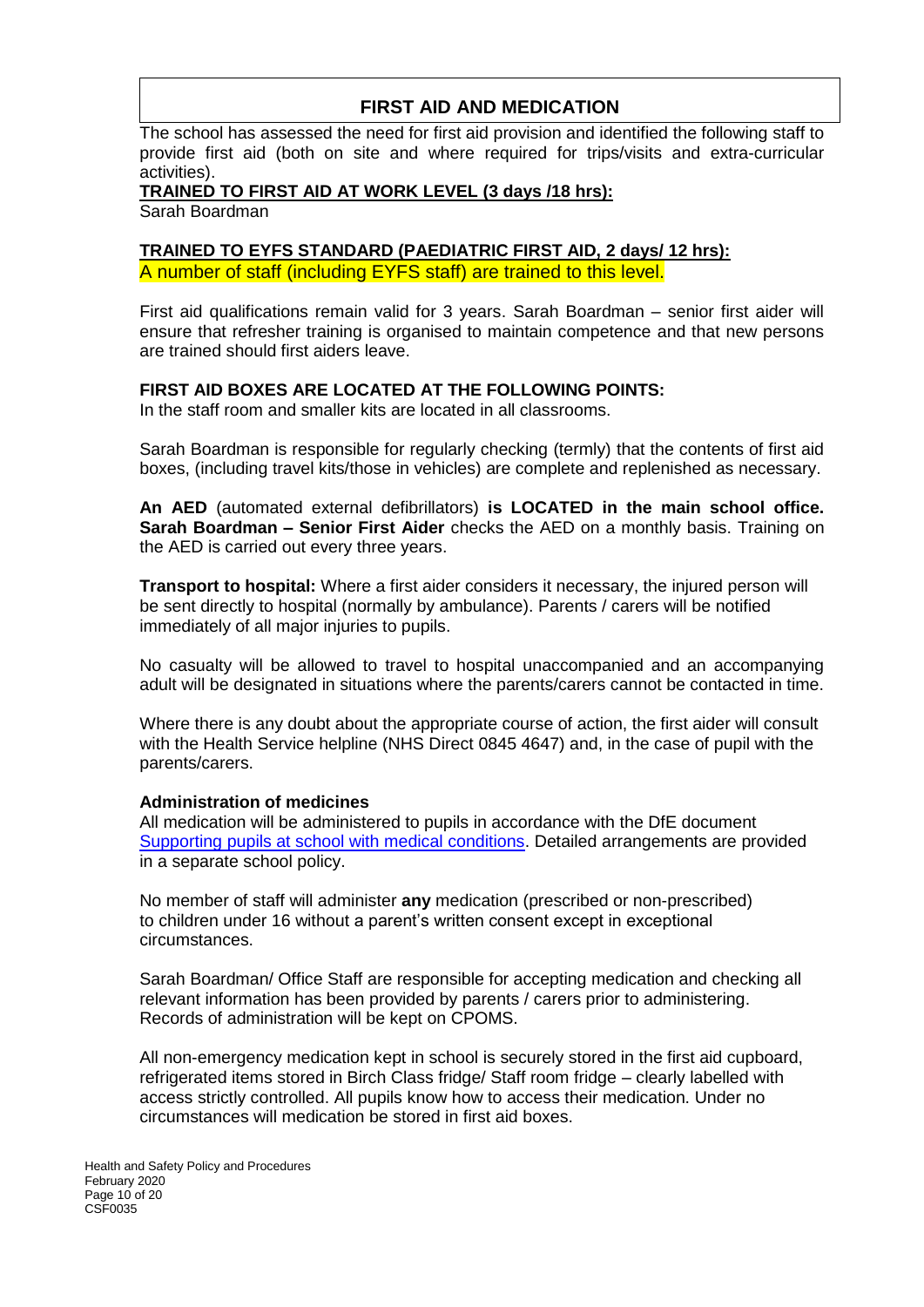Emergency medication and devices such as asthma inhalers, blood glucose testing meters and adrenaline pens are always readily available to children and not locked away. These are kept in the classroom cupboard in and clearly labelled containers.

The school have chosen to hold an emergency salbutamol inhaler for use by pupils who have been prescribed an inhaler and for whom parental consent for its use has been obtained. This emergency inhaler would be used if the prescribed inhaler is not available e.g. broken / empty.

The school have chosen to hold an emergency Adrenaline auto injector (AAI) e.g. Epipen for emergency use on pupils who have been prescribed one and for whom parental consent for its use has been obtained. This emergency AAI would be used where their own device is unavailable or not working.

In the event of a possible severe allergic reaction in a pupil without a prescribed device / parental consent emergency services (999) would be contacted and advice sought as to whether administration of the emergency AAI is appropriate.

#### **Individual Health Care Plans (IHCP)**

Parents / carers are responsible for providing the school with up to date information regarding their child's health care needs and providing appropriate medication.

IHCPs are in place for those pupils with significant medical needs e.g. chronic or ongoing medical conditions such as diabetes, epilepsy, anaphylaxis etc.

The IHCP is developed with the pupil (where appropriate), parent/carer, designated named member of school staff, specialist nurse (where appropriate) and relevant healthcare services. These plans will be completed at the beginning of the school year / when child enrols / on diagnosis being communicated to the school and will be reviewed annually by Tammy Perry – Inclusion Leader.

All staff are made aware of any relevant health care needs and copies of health care plans are available on CPOMS.

Staff will receive appropriate training related to health conditions of pupils and the administration of medicines by a health professional as appropriate.

#### **APPENDIX 7**

### **ACCIDENT REPORTING PROCEDURES**

#### **Accidents to employees**

Employees must report all accidents, violent incidents and near misses. Where HCC is the employer then **all** employee incidents must be reported to HCC using the online accident/incident reporting system hosted on Solero.

Employee accident / incident forms are to be retained for a minimum of 3 years.

#### **Accidents to pupils and other non-employees (members of public / visitors to site etc.)**

A local accident book, located in the first aid cupboard, is used to record all minor incidents to non-employees, more significant incidents as detailed below must also reported to HCC using the online accident reporting system hosted on Solero.

Health and Safety Policy and Procedures February 2020 Page 11 of 20 CSF0035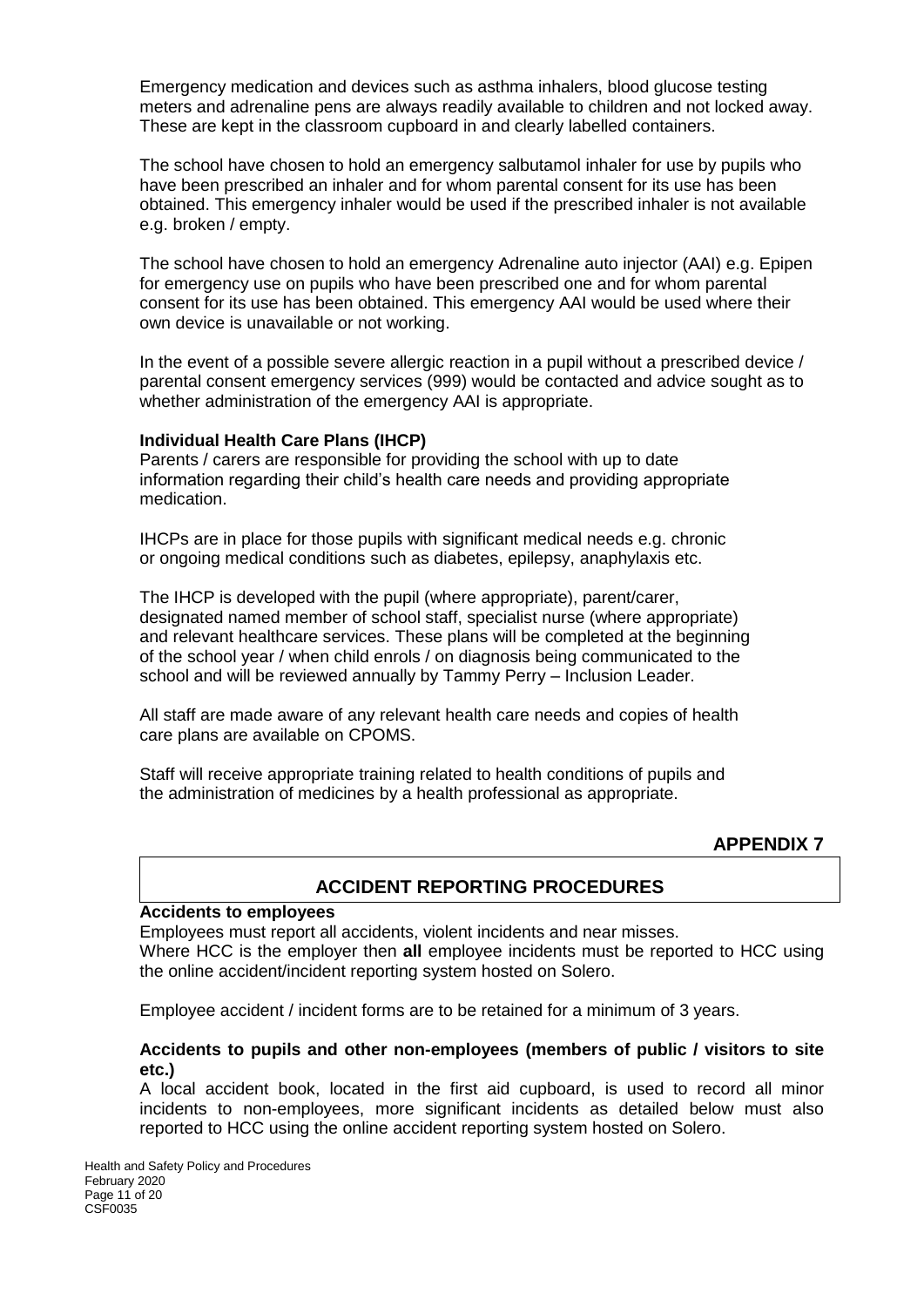- Major injuries.
- Accidents where significant first aid treatment has been provided.
- Accidents which result in the injured person being taken from the scene of the accident directly to hospital.
- Accidents arising from premises / equipment defects.

Parents / carers will be notified immediately of all major injuries.

Pupil / student accident forms are to be retained for a minimum of 3 years after their  $18<sup>th</sup>$ Birthday.

#### **All Accidents**

All major incidents will be reported to the Headteacher and the Health and Safety Governor.

Accidents will be monitored for trends and a report made to the Governing Body as necessary.

The Headteacher, or their nominee, will investigate accidents and take remedial steps to avoid similar instances recurring. Faulty equipment, systems of work etc. must be reported and attended to as soon as possible. Any relevant learning points will be communicated to relevant staff and pupils / students.

#### **Reporting to the Health and Safety Executive (HSE)**

The Headteacher is responsible for ensuring all RIDDOR reportable incidents are reported.

Incidents involving a fatality or major injury will be reported immediately to the Health and Safety Executive (HSE) on 0345 300 9923 and the Education Health and Safety team on 01992 556478.

Incidents resulting in the following outcomes must be reported to the HSE via their online reporting system <http://www.hse.gov.uk/riddor/> within 15 days of the incident occurring.

- A pupil or other non-employee being taken directly to hospital for treatment and the accident arising as the result of the condition of the premises / equipment, due to the way equipment or substances were used or due to a lack of supervision / organisation etc.
- Employee absence or inability to carry out their normal duties as the result of a work related accident, for periods of 7 days or more (including W/E's and holidays).

See the HSE information sheet ['Incident reporting in schools'](http://www.hse.gov.uk/pubns/edis1.pdf) EDIS1 REV 3

#### **For VC and Community schools any incident notified to the HSE must also be reported to the LA's Health and Safety Team.**

**APPENDIX 8**

### **HEALTH AND SAFETY INFORMATION & TRAINING**

### **Consultation**

The Finance and General Committee meets half termly to discuss health, safety and welfare issues affecting staff, pupils or visitors. Action points from meetings are brought forward for review by school management.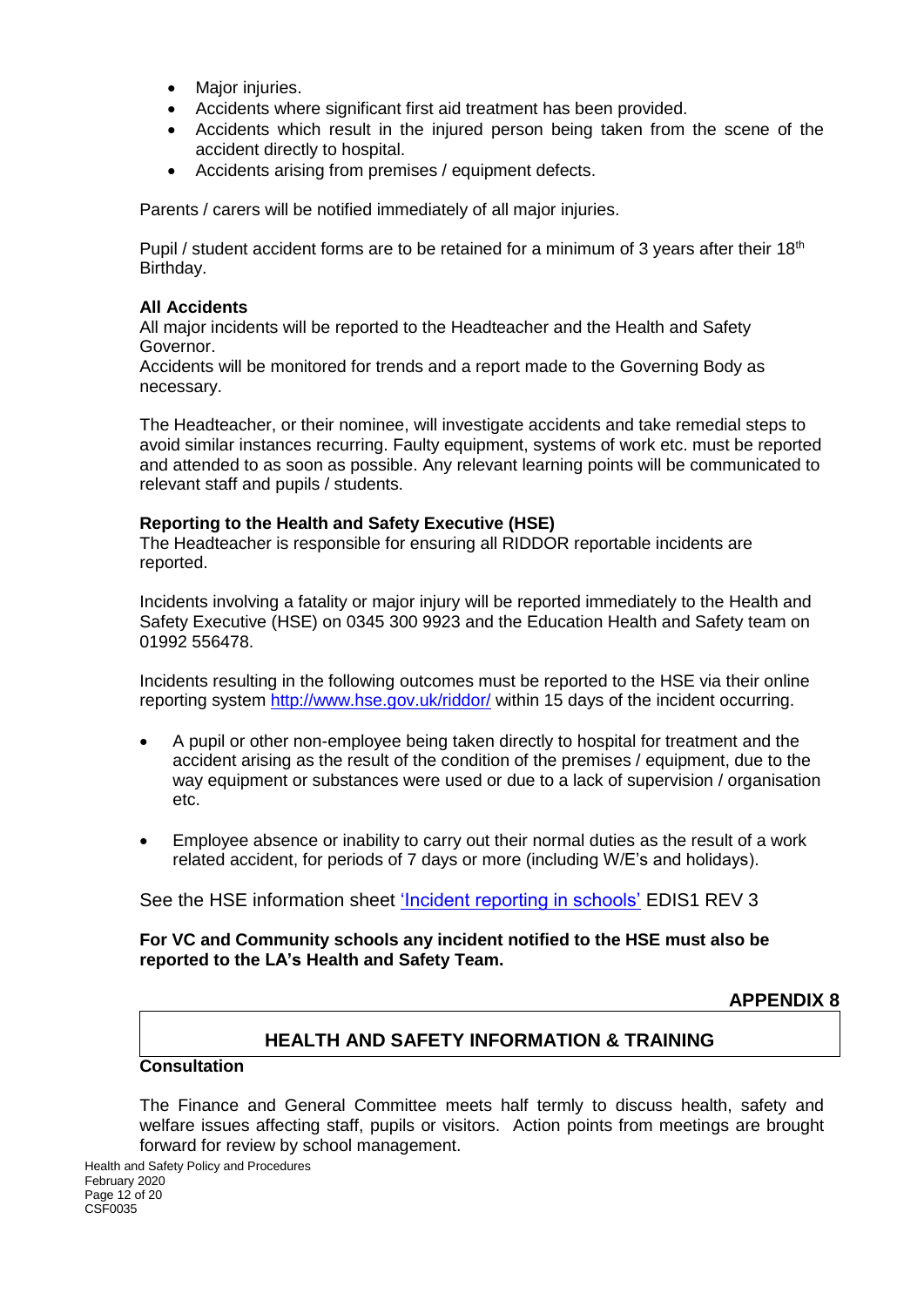The teaching Trade Unions appointed Safety Representative on the staff is Abbas Jaffer.

Staff meetings are held weekly and Health and Safety is a standing agenda item.

#### **Communication of Information**

Information and guidance on how to comply with the LA's health and safety policy is given in the [Education Health and Safety Manual,](http://www.thegrid.org.uk/info/healthandsafety/manual.shtml#p) which is available for reference via the Grid.

The Health and Safety Law poster is displayed in the staff room and the office.

The Education Health and Safety Team, Tel: 01992 556478 provide competent health and safety advice for Community, Community Special and VC schools.

#### **Health and Safety Training**

All employees will be provided with:

- a copy of and induction training in the requirements of this policy;
- update training in response to any significant change;
- training in specific skills needed for certain activities, (e.g. use of hazardous substances, work at height etc.) and
- refresher training where required.

Any new instructions or restrictions will be communicated to all staff in writing, via staff meetings and the staff bulletin and highlighted as part of the standard cycle of policy review.

Training records will be kept the health and safety file. The headteacher/ business manager is responsible for co-ordinating health and safety training needs and for including details in the training and development plan. This includes a system for ensuring that refresher training is undertaken within the prescribed time limits.

The Headteacher will be responsible for assessing the effectiveness of training received and ensuring staff are competent to undertake their duties.

Each member of staff is also responsible for drawing the Headteacher's / line managers attention to their own personal needs for training and for not undertaking duties unless they are confident that they have the necessary competence.

### **APPENDIX 9**

### **PERSONAL SAFETY / LONE WORKING**

The school believes that staff should not be expected to put themselves in danger and will not tolerate violent / threatening behaviour to its staff.

Staff will report any such incidents to the Headteacher. The school will work in partnership with the LA and police where inappropriate behaviour/ individual conduct compromises the school's aims in providing an environment in which the pupils and staff feel safe.

#### **Lone working**

Staff are encouraged not to work alone in school. Work carried out unaccompanied or without immediate access to assistance should be risk assessed to determine if the activity is necessary.

Health and Safety Policy and Procedures February 2020 Page 13 of 20 CSF0035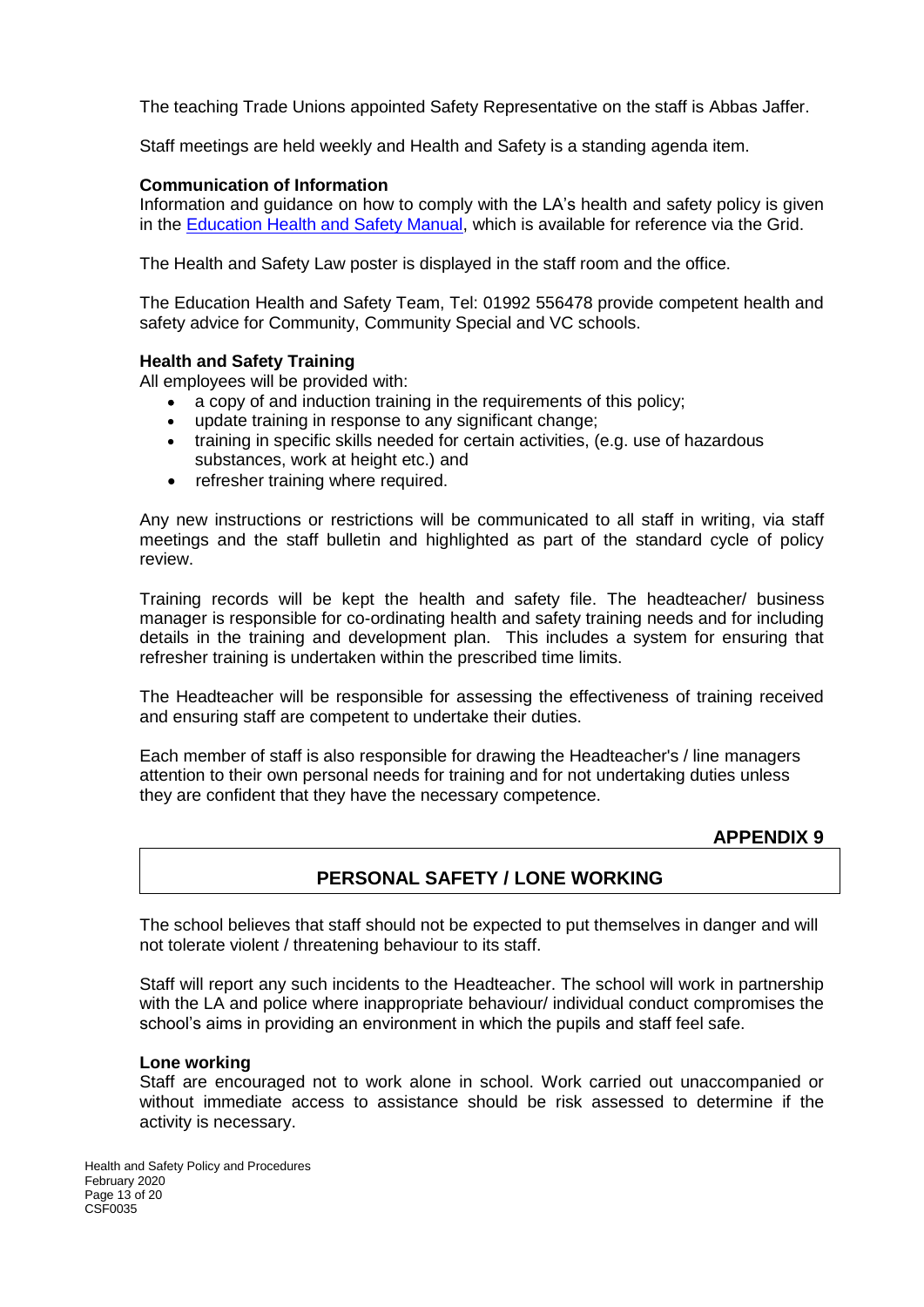#### **Work involving potentially significant risks (for example work at height) must not be undertaken whilst working alone.**

Staff working outside of normal school hours must obtain permission of the headteacher and follow the lone working guidance detailed in the risk assessment and induction.

Where lone working cannot be avoided staff should ensure they have means to summon help in an emergency e.g. access to a telephone or mobile phone etc.

#### **School staff responding to call outs**

Arena Securities are called in the first instance if/when the main alarm is activated to check the premises and de-activate the alarm.

Nominated key holders attending empty premises where there has been an alarm activation should do so with a colleague if possible. They should not enter the premises unless they are sure it is safe to do so.

**APPENDIX 10**

### **PREMISES AND WORK EQUIPMENT**

All staff are required to report to the business manager any problems found with the premises or plant/equipment. Defective equipment will be clearly marked and taken out of service by storing in a secure location pending repair / disposal. Where premises defects are identified a dynamic assessment is conducted to determine if

the area should be isolated / cordoned off whilst awaiting repair.

The business manager is responsible for identifying all plant and equipment in an equipment register and ensuring that any specific training or instruction needs, personal protective equipment requirements are identified and relevant risk assessments conducted where required.

#### **Planned maintenance / inspection**

Regular inspection and testing of school plant and equipment is conducted to legislative requirements by competent contractors. Records of such monitoring will be kept in / by the health and safety file (Key areas for compliance are outlined in 'Maintenance and inspection requirements on the [Grid](http://www.thegrid.org.uk/info/healthandsafety/manual.shtml#m) and the DfE's [Good Estate Management for schools](https://www.gov.uk/guidance/good-estate-management-for-schools/health-and-safety) )

#### **Curriculum Areas**

Subject leaders are responsible for ensuring maintenance requirements for equipment in their areas are identified and implemented.

#### **Electrical Safety**

All staff will conduct a basic visual inspection of plugs, cables and electrical equipment prior to use. Defective equipment will be reported to the business manager.

All portable items of electrical equipment will be subject to formal inspection and testing (Portable Appliance Testing (PAT)) on an identified cycle (dependant upon the type of equipment and the environment it is used in).

All earthed equipment (class 1) and cables attached to such equipment will be tested annually.

This inspection and testing will be conducted by PHS every eighteen months.

Health and Safety Policy and Procedures February 2020 Page 14 of 20 CSF0035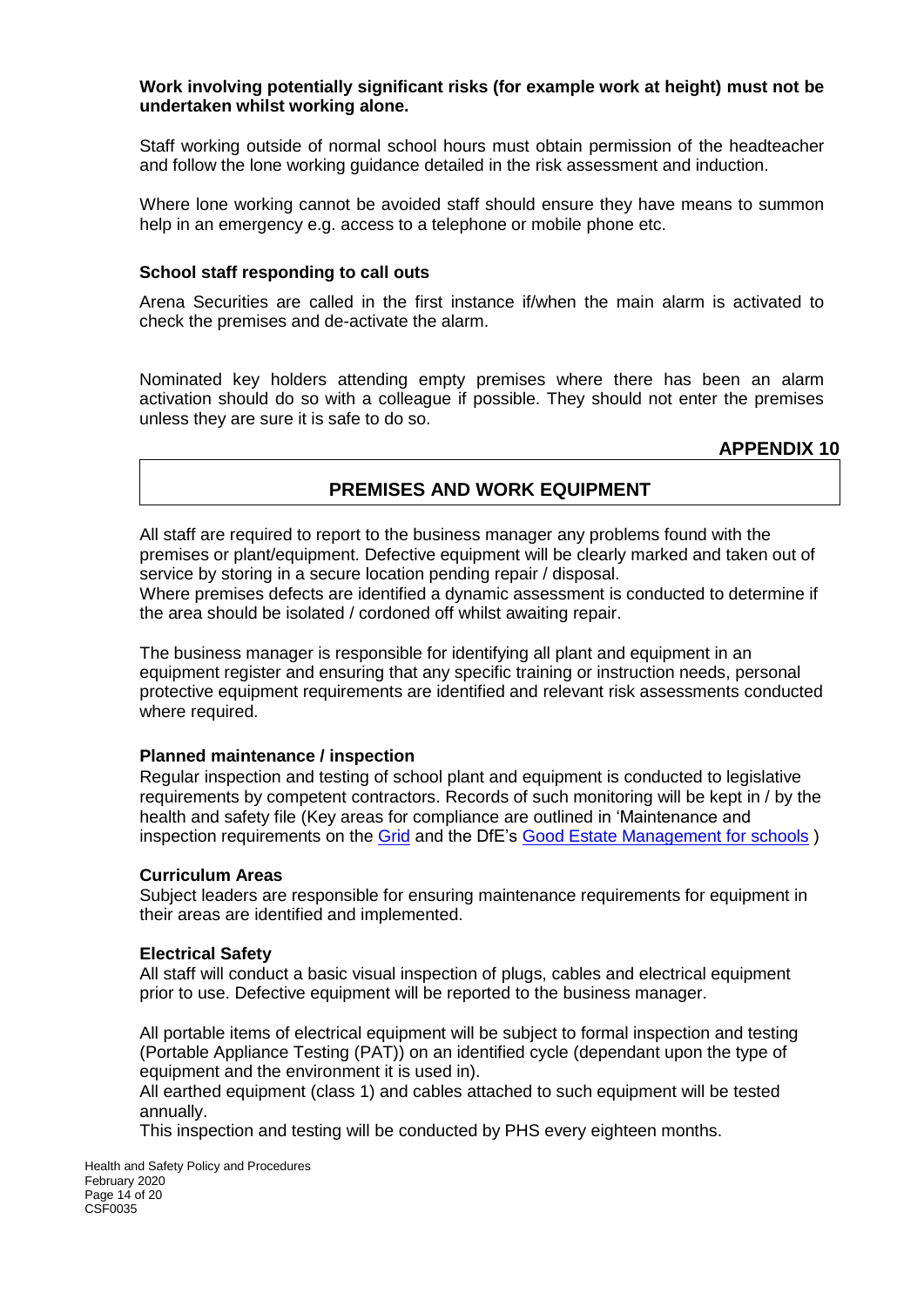The business manager is responsible for keeping an up-to-date inventory of all relevant electrical appliances and for ensuring that all equipment is available for testing

Personal items of equipment (electrical or mechanical) should not be brought into the school without prior authorisation and must be subjected to the same tests as school equipment.

A fixed electrical installation test (fixed wire test) will be conducted by Samways Electrical Services every five years .

Records of these inspections and certification will be maintained and remedial works arising acted upon in a timely manner.

#### **External play equipment**

External play equipment will only be used when appropriately supervised. This equipment will be checked by David Ladmore (Caretaker) on a monthly basis for any apparent defects, which is then recorded.

PE and Play equipment is also subject to an annual inspection by JHGYM Inspections

### **APPENDIX 11**

# **FLAMMABLE AND HAZARDOUS SUBSTANCES**

Every attempt will be made to avoid, or choose the least harmful of, substances which fall

under the *"Control of Substances Hazardous to Health Regulations 2002"* (COSHH Regulations).

Within curriculum areas (in particular science and DT) subject leaders are responsible for COSHH and ensuring that an up to date inventory and model risk assessments contained in the relevant national publications are in place. (CLEAPSS, Association for Science Education's "Topics in Safety" etc.)

In all other areas the establishments nominated person(s) responsible for substances hazardous to health is David Ladmore the caretaker.

They shall ensure:

- an inventory of all hazardous substances used on site is compiled and regularly reviewed.
- material safety data sheets are obtained from the relevant supplier for all such materials.
- If required, full COSHH risk assessments are conducted and communicated to staff exposed to the product/substance.
- all substances are appropriately and securely stored out of the reach of children.
- all substances are kept in their original packaging and labelled ( no decanting into unmarked containers).
- suitable personal protective equipment (PPE) has been identified and available for use. PPE is to be provided free of charge where the need is identified as part of the risk assessment.

Where persons may be affected by their use on site, David Ladmore - caretaker is responsible for ensuring that COSHH assessments are available from contractors *(this*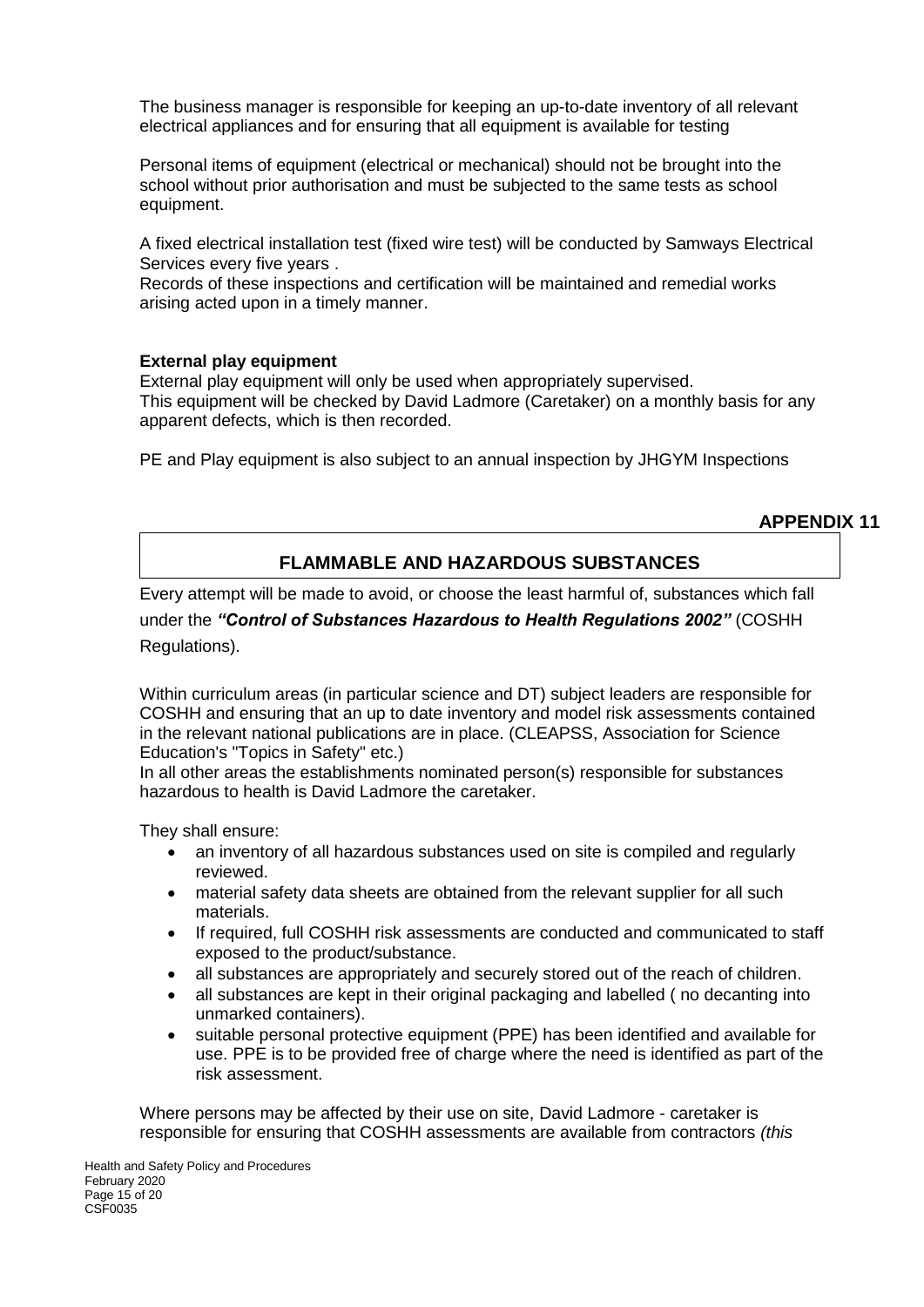*applies to both regular contracts such as cleaners and caterers and from builders, decorators, flooring specialists, etc*).

#### **ASBESTOS**

### **APPENDIX 12**

An asbestos survey and management plan is in place for the school in accordance with [HCC's asbestos policy.](http://www.thegrid.org.uk/info/healthandsafety/manual.shtml#A) The school's most recent asbestos management survey was conducted on 15/11/2019 by our DPO.

The school's asbestos log (including school plans, asbestos survey data and site specific management plan) is held in the office cupboard.

The Headteacher will ensure that **all** school staff (and others such as catering and cleaning staff who may not be employed directly by the school) are made aware of the location of asbestos containing materials (ACM) within their work areas.

**Under no circumstances must staff undertake any work which could disturb the fabric of the building or fixed equipment, e.g. affixing anything to walls without first obtaining approval from an Asbestos Authorising Officer.** (Even stapling / pushing a drawing pin into ACM may result in the release of fibres into the air.)

In the event of any damage occurring to materials known or suspected to contain asbestos this will be reported to one of the school's asbestos authorising officers and the area immediately evacuated and closed / locked off.

Professional advice will be sought and details of the incident reported to HCC's asbestos team [asbestos@hertfordshire.gov.uk.](mailto:asbestos@hertfordshire.gov.uk)

The school's asbestos authorising officers are John Mynott, Val Ward, David Ladmore, William Penn and refresher training is required 3 yearly.

Prior to **any** work commencing on the fabric of the building or fixed equipment (e.g. boilers, kilns etc.), either by contractors or school staff, one of the asbestos authorising officers **must** check the asbestos log and establish whether permission to work can be given.

The Headteacher / asbestos authorising officers shall ensure:

- That the asbestos log is consulted at the earliest possible opportunity and that **all** work affecting the fabric of the building or fixed equipment is entered in the permission to work log and signed by those undertaking the work.
- A visual inspection of asbestos containing materials remaining on site is conducted and recorded (legal requirement to do so annually as a minimum).
- The limitations of the management survey and areas of the building that have **not** been surveyed are understood and considered as part of the permission to work process e.g. areas above 3m in height, within ceiling voids (where panels / tiles are fixed), floor voids and ducts etc.
- All records pertaining to asbestos are effectively maintained and retained (legal requirement to do so for a period of 40 years).
- The school's asbestos management plan is kept up to date and that any asbestos works (removal, new project specific surveys etc.) are notified to the LA via [asbestos@hertfordshire.gov.uk.](mailto:asbestos@hertfordshire.gov.uk)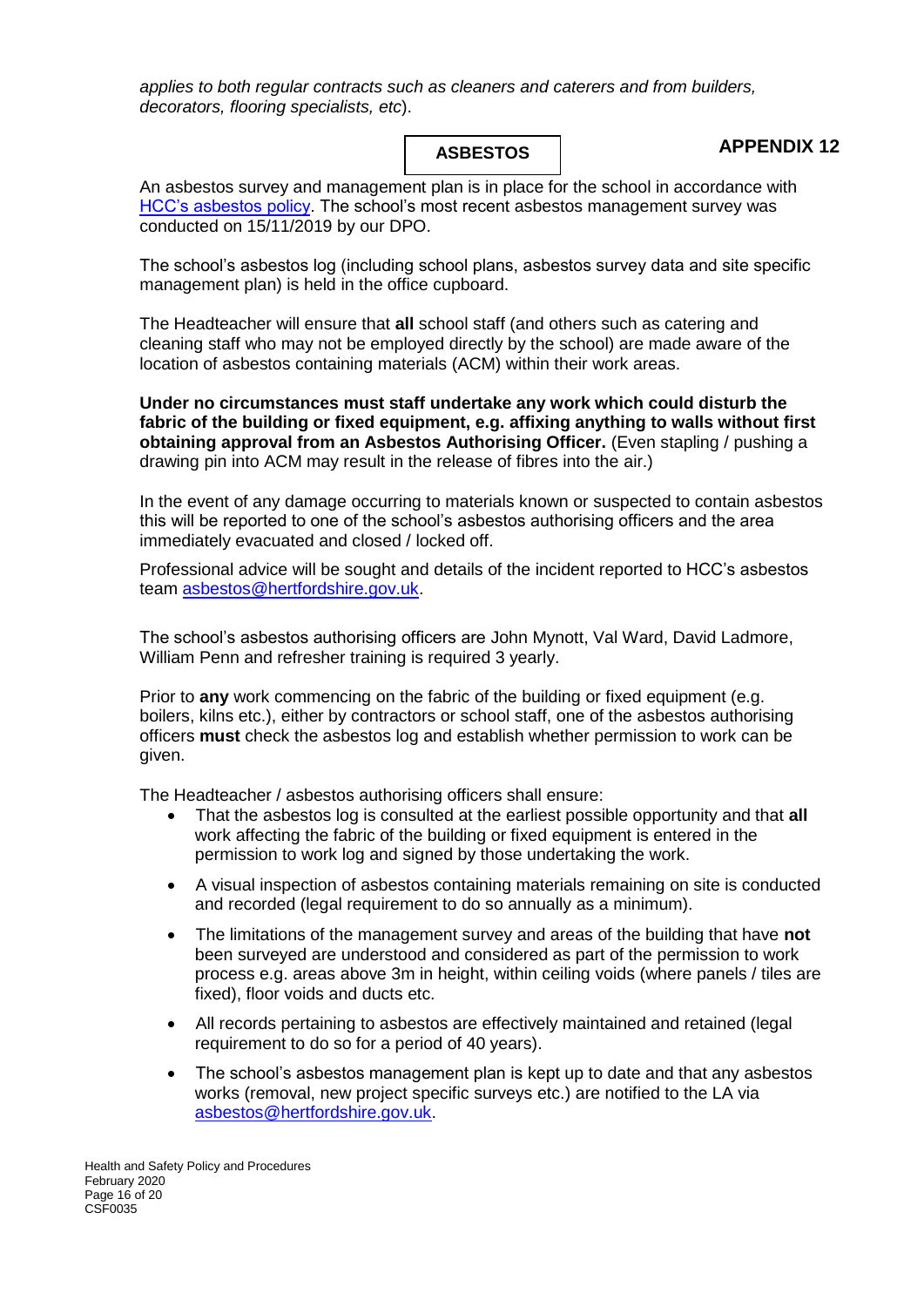Where more invasive works and / or works which go beyond the limitations of the management survey are planned, a refurbishment / demolition survey will be commissioned to obtain a comprehensive assessment of all ACMs that could be affected prior to the works commencing.

### **APPENDIX 13**

### **CONTRACTORS**

All contractors used by the school shall ensure compliance with relevant health and safety legislation, guidance and good practice.

All contractors must report to school office where they will be asked to sign the visitors' book and wear an identification badge. Contractors will be issued with guidance on emergency procedures, relevant risks, and local management arrangements.

The business manager is responsible for monitoring areas where the contractor's work may directly affect staff and pupils and checking whether expected controls are in place and working effectively.

#### **School managed projects**

The [Construction \(Design and Management\) Regulations 2015](http://www.hse.gov.uk/construction/cdm/2015/index.htm?ebul=gd-cons/jun15&cr=1)<sup>1</sup> applies to all building, demolition, repair and maintenance or refurbishment work.

Where the school undertakes projects direct the governing body are considered the 'client' and therefore have additional statutory obligations. These projects are managed by Val Ward, Business Manager on the school's behalf who will ensure landlords consent has been obtained and, where applicable, all statutory approvals, such as planning permission and building regulations have been sought.

To ensure contractor competency the school uses a property framework contractor as a method of procuring works. These contractors have satisfied the County Council that they understand and abide by health and safety regulations. Details can be found at <http://www.thegrid.org.uk/info/premises/property.shtml>

Contractors will be required to provide a construction phase plan, risk assessments and method statements detailing the safe systems of work to be used prior to works commencing on site.

Risk assessments and method statements shall be specific to the site and all aspects of the works to be undertaken. The school, contractors and any subcontractors involved will exchange relevant information regarding the work activities and agree the risk assessments.

#### **APPENDIX 14**

### **WORK AT HEIGHT**

Working at height can present a significant risk, where such activities cannot be avoided a task specific risk assessment will be conducted to ensure such risks are adequately

 $1$  Such projects are notifiable to the HSE where the work exceeds 30 days or involves more than 500 person days of work. In such instances and/ or if there will be more than 1 contractor on site at the same time (in which case a principal designer and principal contractor must be appointed in writing by the client) it is recommended that an agent be used to work on the schools behalf.

1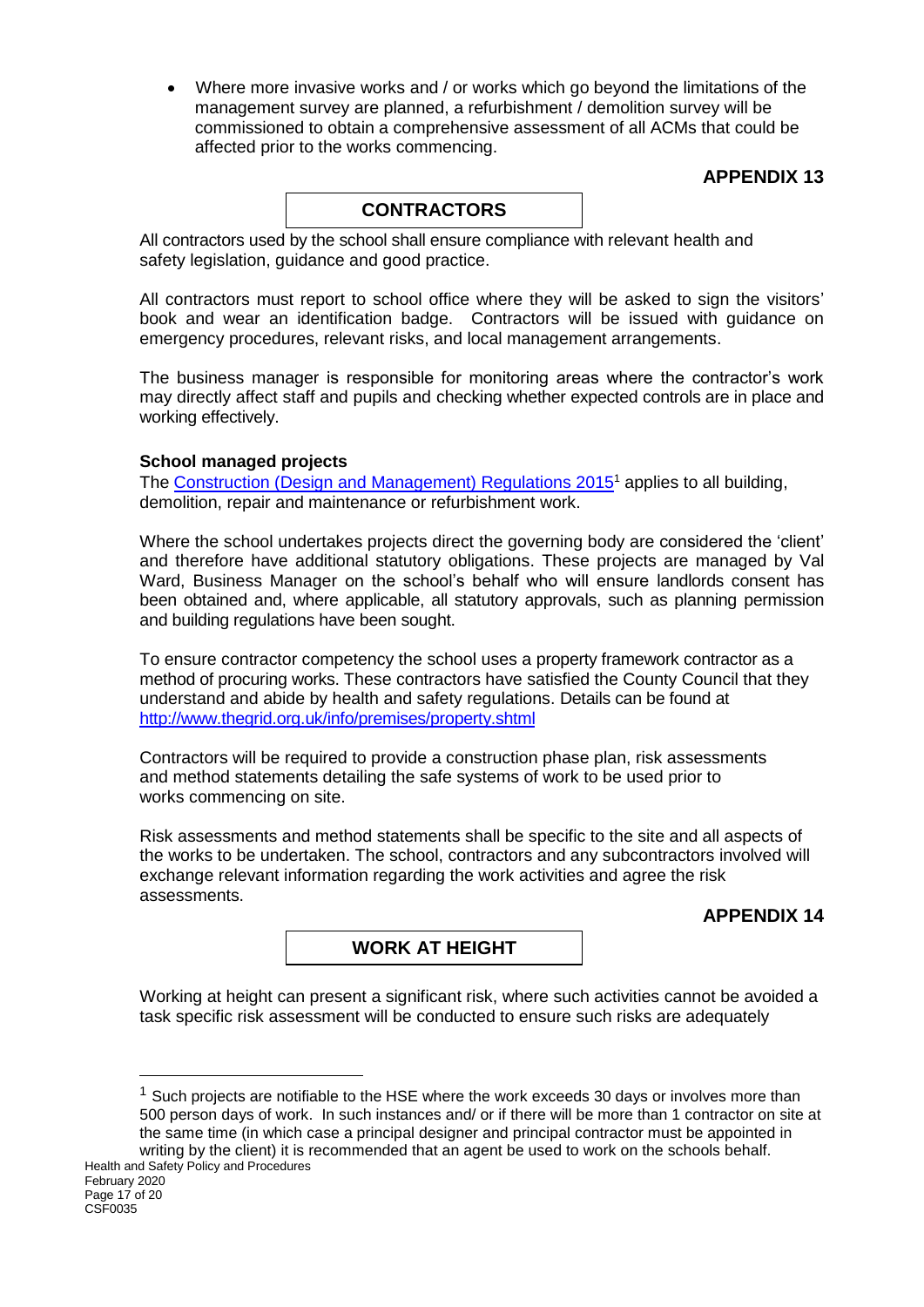controlled. A copy of this assessment will be provided to employees authorised to work at height.

Storage above head height is minimised as far as possible, where this cannot be avoided only light-weight and rarely-used items are stored there.

When working at height (including accessing storage or putting up displays) appropriate stepladders or kick stools are to be used. Staff must not climb onto chairs etc.

Only those persons who have been trained to use ladders safely may use them. Basic instruction is provided to all staff who use ladders / stepladders, see [http://www.hse.gov.uk/pubns/indg455.htm.](http://www.hse.gov.uk/pubns/indg455.htm)

Formal training on work at height, use of ladders, mobile tower scaffolds etc. will be provided where a significant risk is identified as part of an individuals role e.g. site staff.

The establishments nominated person(s) responsible for work at height is (are) David Ladmore – caretaker.

The nominated person(s) shall ensure:

- all work at height is properly planned and organised;
- the use of access equipment is restricted to authorised users;
- all those involved in work at height are trained and competent to do so:
- the risks from working at height are assessed and appropriate equipment selected;
- a register of access equipment is maintained, all equipment is regularly inspected and maintained with any defective equipment taken out of use until repaired / replaced
- any risks from fragile surfaces is properly controlled.

### **APPENDIX 15**

#### **LIFTING AND HANDLING**

Generic risk assessments for regular manual handling operations are undertaken and staff provided with information on safe moving and handling techniques.

**Staff should ensure they are not lifting heavy items and equipment unless they have received training and/or equipment in order to do so safely.**

Those manual handling activities which present a significant risk to the health and safety of staff, will be reported to the business manager and where such activities cannot be avoided a risk assessment will be conducted to ensure such risks are adequately controlled. A copy of this assessment will be provided to employees who must follow the instruction given when carrying out the task.

#### **Paediatric Moving and Handling**

All staff who move and handle pupils have received appropriate training (both in general moving and handling people techniques and specific training on any lifting equipment, hoists, slings etc. they are required to use).

All moving and handling of pupils has been risk assessed and recorded by a competent member of staff.

Equipment for moving and handling people (hoists, slings etc.) is subject to inspection on a 6 monthly basis by a competent contractor.

**APPENDIX 16**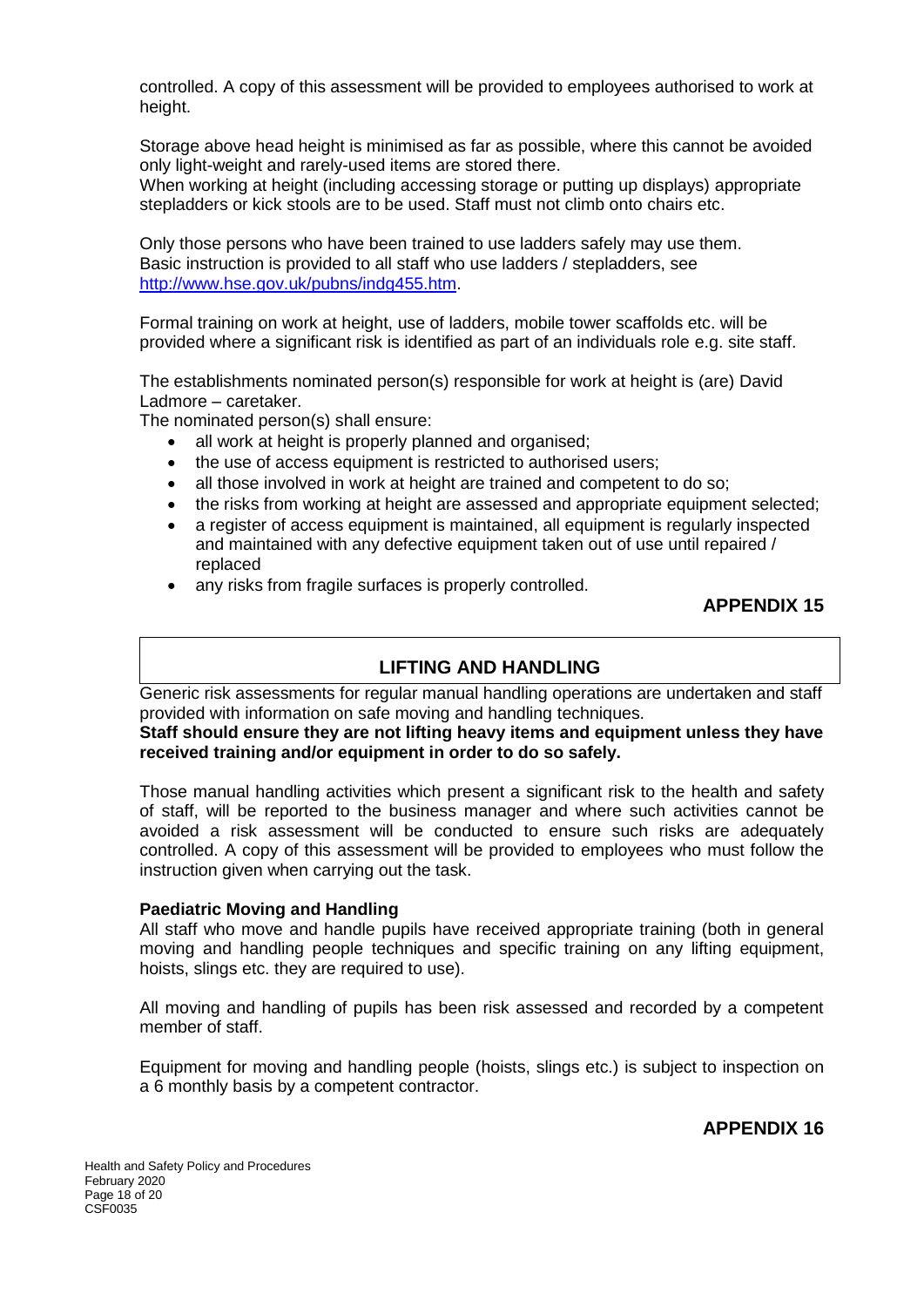### **DISPLAY SCREEN**

All staff who use computers daily, as a significant part of their normal work *(significant is*  **EQUIPMENT (DSE)** *taken to be continuous / near continuous spells of an hour or more at a time*) e.g. admin / office staff shall have a DSE assessment carried out.

Staff identified as DSE users are entitled to an eyesight test for DSE use every 2 years by a qualified optician (and corrective glasses if required specifically for DSE use).

Advice on the use of DSE is available in the [Education Health and Safety](http://www.thegrid.org.uk/info/healthandsafety/documents_manual/display_screen_equipment.doc) **Manual** 

### **APPENDIX 17**

### **VEHICLES ON SITE**

Vehicular access to the school is restricted to school staff and visitors only and not for general use by parents / guardians when bringing children to school or collecting them.

Access to the school must be kept clear for emergency vehicles.

Separate pedestrian and vehicle gates are provided.

### **APPENDIX 18**

### **LETTINGS / SHARED USE OF**

Lettings are managed by the Newton Price Centre. There is a separate policy in place.

#### **APPENDIX 20**

### **STRESS / WELLBEING**

The school and governing body are committed to promoting high levels of health and well being and recognise the importance of identifying and reducing workplace stressors through risk assessment, in line with the HSE's management standards. Detail systems are in place within the school for responding to individual concerns and monitoring staff workloads e.g. Performance Management, mentoring, personal development plans as well as membership of an Employee Assistance Programme (Work Place Wellness). The school also offers a drop in weekly "staff wellbeing" group which is run by our Drama Therapist and our Safeguarding and Family Liaison lead.

**APPENDIX 21**

### **LEGIONELLA**

A water risk assessment of the school has been completed in August 2019 by Nemco Utilities Ltd. David Ladmore is responsible for ensuring that the identified operational controls are being conducted and recorded in the school's water log book which is located in the BM's office.

Health and Safety Policy and Procedures February 2020 Page 19 of 20 CSF0035